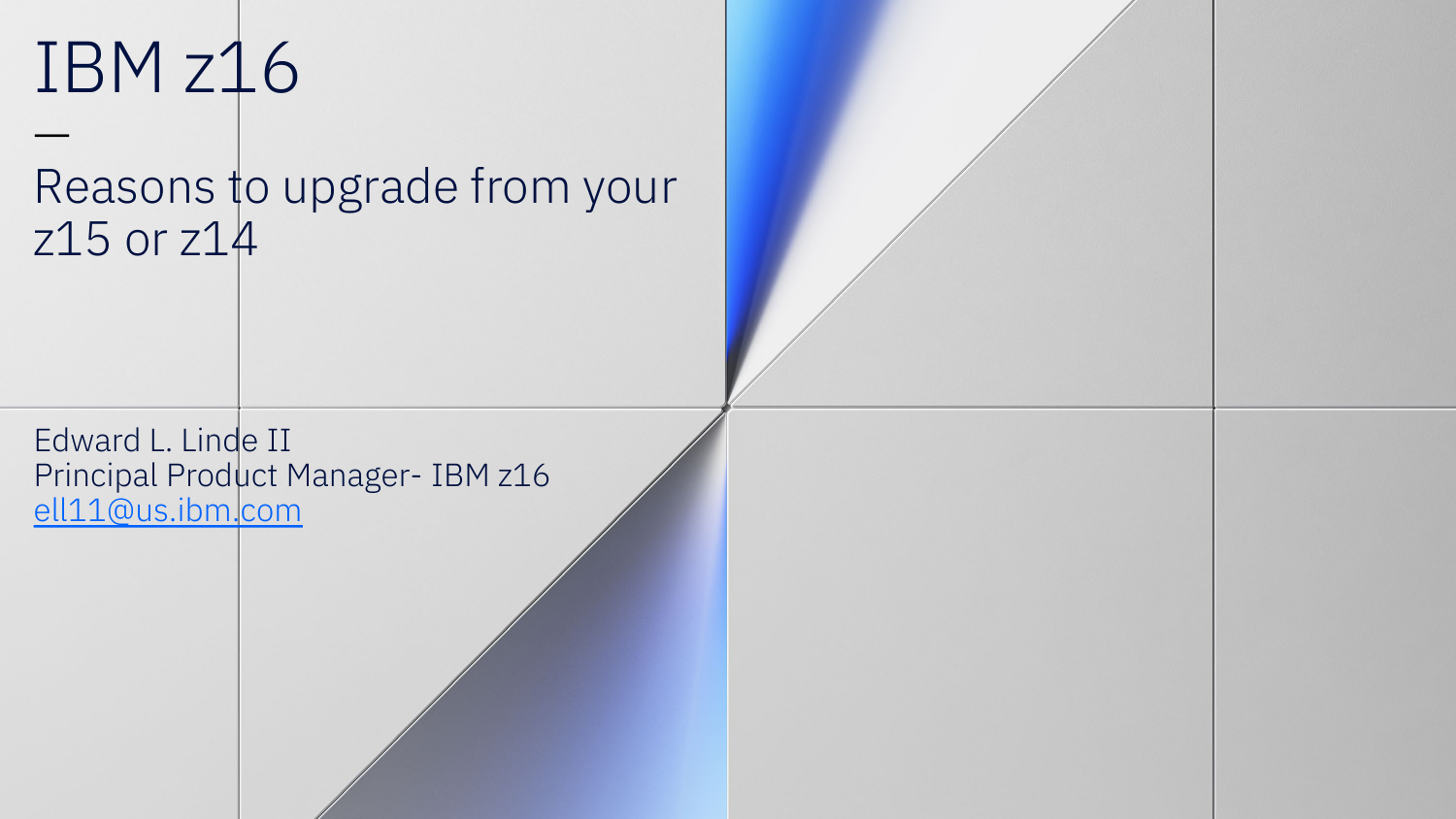## IBM z16 is built to build – Why upgrade

Leverage innovative on-chip AI inferencing and quantum-safe technologies to accelerate insights in every customers interaction and protect against the threat of the coming<br>"quantum apocalypse", where bad actors harvest dat digital transformation. We built the world's most powerful and secure platform for business. That's why 67 of the Fortune 100 companies rely on IBM zSystems.



| Capability                                       | Value                                                                                                                                                                                                                                                                                                                   | Proof points and use cases                                                                                                                                                                                                                                                                                                                                                                                                                                                                                                                                                                                                                                                                                                                                                     |                           | IBM z16" IBM z15" IBM z14° |                       |
|--------------------------------------------------|-------------------------------------------------------------------------------------------------------------------------------------------------------------------------------------------------------------------------------------------------------------------------------------------------------------------------|--------------------------------------------------------------------------------------------------------------------------------------------------------------------------------------------------------------------------------------------------------------------------------------------------------------------------------------------------------------------------------------------------------------------------------------------------------------------------------------------------------------------------------------------------------------------------------------------------------------------------------------------------------------------------------------------------------------------------------------------------------------------------------|---------------------------|----------------------------|-----------------------|
| AI Acceleration                                  | Embed AI into every customer interaction and business<br>process at scale to deliver increased value, reduce risk and<br>improve business productivity.                                                                                                                                                                 | Leverage IBM z16 on-chip AI acceleration to integrate inferencing easily into transactions with low latency and high performance to improve business<br>results, reduce risks and deliver customer value with every interaction.<br>IBM z16 with z/OS delivers 20x lower response tie and up to 19x higher throughput when co-locating applications and inferencing versus sending the<br>same inferencing operations to a compared x86 cloud server with 60ms avg. latency. <sup>1</sup><br>With IBM z16, process up to 300 billion inference operations per day with 1ms response time using a Credit Card Fraud Detection model. <sup>2</sup>                                                                                                                               | $\boldsymbol{\mathsf{x}}$ |                            |                       |
| Quantum-safe<br>Security                         | Leverage the industry-first quantum safe system <sup>3</sup> to protect<br>against the looming future threat where data is collected<br>NOW and encrypted later using quantum computers. Prevent<br>"quantum-apocalypse"                                                                                                | Mitigate the risk of a cyber attack now or in the future, by using advanced Quantum-safe cryptography that makes your data more resilient to<br>decrypting. IBM Z secure boot technology helps protect IBM z16 firmware from quantum attacks through a built-in dual signature scheme with no<br>changes required. IBM z16 quantum-safe APIs will enable clients to begin using quantum-safe cryptography along with classical cryptography as they<br>begin modernizing existing applications and building new applications. IBM z16 quantum-safe APIs will enable clients to build hybrid quantum-safe<br>key exchange systems with Crypto Express 8S protection of the keys. <sup>3</sup>                                                                                   | $\chi$                    |                            |                       |
| Flexible Capacity for<br><b>Cyber Resiliency</b> | Easily transfer capacity from one data center to another in<br>seconds for disaster recovery, testing, maintenance and<br>compliance at an attractive price point and in a straightforward<br>manner.                                                                                                                   | Flexible Capacity Transfer optimizes resources between IBM z16 systems in different data centers for disaster recovery, compliance and testing. IBM Z<br>Flexible Capacity for Cyber Resiliency is designed to help organizations proactively reduce the impact of downtime by dynamically shifting their critical<br>workloads to an alternate site for business continuity. <sup>4</sup>                                                                                                                                                                                                                                                                                                                                                                                     | $\boldsymbol{\mathsf{x}}$ |                            |                       |
| Continuous<br>Compliance                         | The IBM Z Security and Compliance Center and IBM z16 make<br>regulatory compliance easier and faster, while reducing<br>human errors and risk                                                                                                                                                                           | IBM Z Security and Compliance Center on the IBM z16 mitigates regulatory risk and reduces audit preparation time. Sponsored user client reporting of<br>projected savings after implementing the solution was a reduction in preparation time of 55% <sup>5</sup> and reducing the number of skilled resources needed<br>for audit preparation functions by 40%6.                                                                                                                                                                                                                                                                                                                                                                                                              | $\boldsymbol{\mathsf{x}}$ |                            |                       |
| <b>Enhanced System</b><br><b>Recovery Boost</b>  | Leverage middleware boost, SVC dump processing boost and<br>HyperSwap configuration load boost on the IBM z16 to extend<br>the System Recovery Boost benefits introduced on the IBM<br>z15 to further reduce the recovery time from planned and<br>unplanned outages.                                                   | System Recovery Boost on z16 provides additional capacity to your z/OS system at middleware startup to process your transaction backlog up to 35%<br>faster than on z15 by delivering up to 25% more throughput and up to 30% better response time during the boost period. <sup>7</sup><br>During middleware startup, System Recovery Boost on IBM z16 provides additional processor parallelism and up to 40% increased general CP<br>processing capacity during the boost period. <sup>8</sup><br>On the IBM z16, the use of System Recovery Boost when capturing large SVC Dumps to catch up on paused work is up to 30% faster during the boost<br>period.9                                                                                                               | $X+$                      | x                          |                       |
| Sustainability                                   | Lower your carbon footprint with the IBM z16 to help you<br>meet your sustainability objectives by achieving energy<br>efficiency vs comparable workloads on x86 or on the IBM z14.<br>Sustainability is built into every aspect of the product lifecycle<br>from design to product packaging to disposal. <sup>6</sup> | Each IBM z16 single frame saves an average of \$16,250 in data center floor space and power consumption costs per year vs. compared x86 2U servers<br>running the same workloads and throughput. <sup>10</sup><br>Accessing your database while running an OLTP workload on OpenShift Container Platform, requires up to 3.6x fewer cores running your workload<br>when co-located on IBM z16 versus running the workload on compared x86 platform connecting remotely to the IBM z16.11<br>An IBM z16 single frame system saves up to \$6,373 in data center floor space cost per year vs. IBM z14.12                                                                                                                                                                         | $\boldsymbol{\mathsf{x}}$ | x                          |                       |
| Scalability                                      | Achieve massive scale with the IBM z16 to address your<br>toughest workload demands and position you for non-<br>disruptive growth.                                                                                                                                                                                     | The largest IBM z16 has approximately 17% more capacity than the largest z1513<br>The largest IBM z16 has approximately 47% more capacity than the largest IBM z1413<br>The IBM z16 is capable of processing up to 25 billion encrypted z/OS OLTP transactions per day <sup>14</sup><br>The IBM z16 can execute up to 20 billion HTTPS transactions per day with OLTP microservice applications running on the Red Hat OpenShift container<br>platform <sup>15</sup>                                                                                                                                                                                                                                                                                                           | 200 Cores<br>40 TBRAM     | 190 Cores<br>40 TBRAM      | 170 Cores<br>32 TBRAM |
| Performance                                      | Meet workload growth challenges, implement containerized<br>cloud applications, consolidate Linux workload for<br>sustainability and cost savings.<br>Deliver exceptional customer experiences with blazing fast<br>and predictable performance                                                                         | 11% performance gain for single thread vs IBM z15 or 27 % vs IBM z14. <sup>13</sup><br>New cache architecture with 1.5X more cache reduces latency and improves performance<br>New 7nm processor chip technology running at 5.2 GHZ with encrypted memory<br>New FICON Express32S has 2X the bandwidth as 16 Gbps adapters for faster data transfer<br>Significantly improved scaling for CF images larger than 9 ICFs<br>On IBM z16, the enhanced ICA-SR coupling link protocol provides up to 10% improvement for read requests and lock requests, and up to 25% for write<br>requests and duplexed write requests, compared to CF service times on IBM z15 systems. <sup>16</sup><br>Deliver exceptional customer experiences with blazing fast and predictable performance | 1.1X                      | $\times$                   | .73X                  |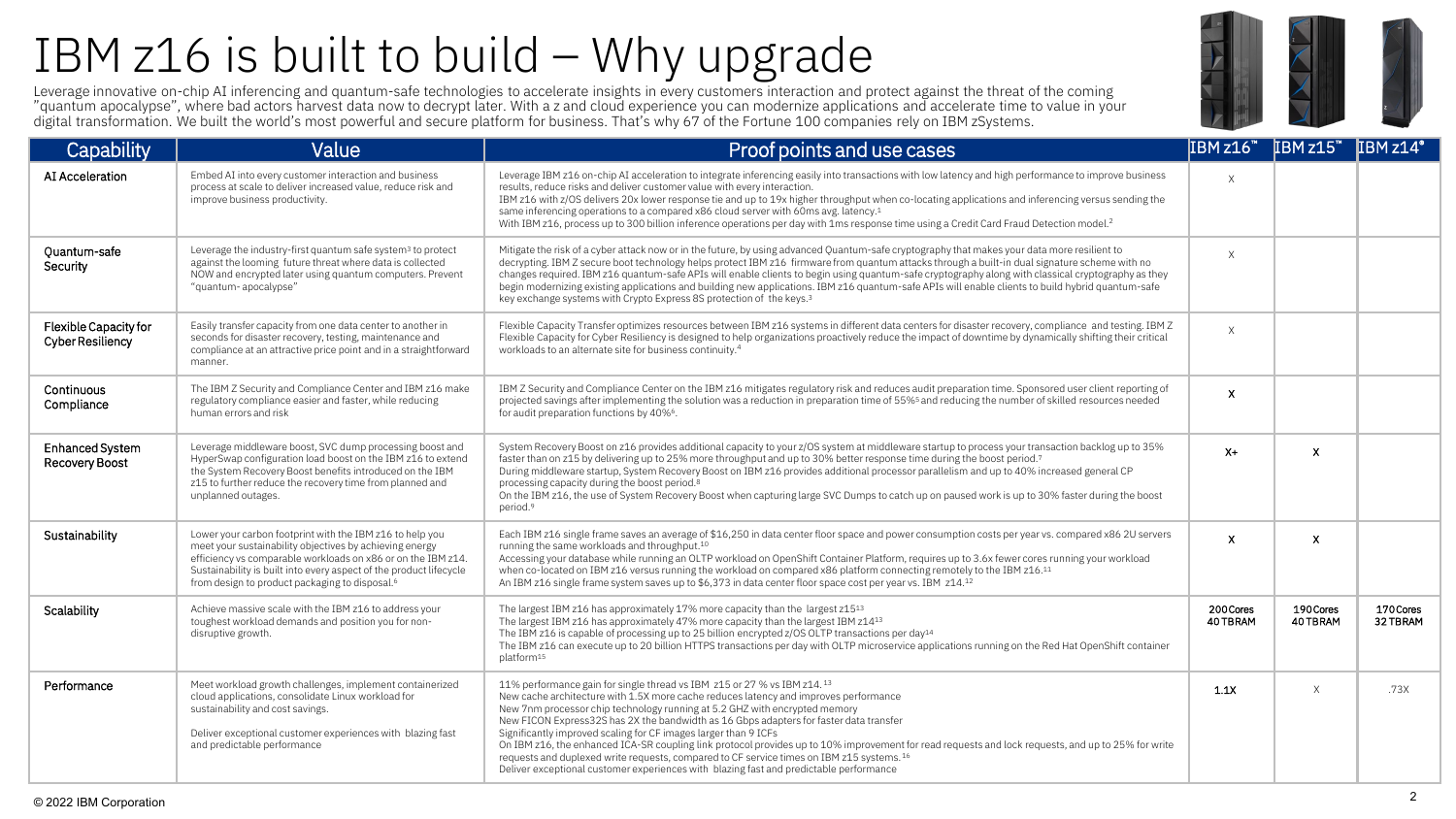#### Notes and Disclaimers:

Performance is in Internal Throughput Rate (ITR) ratio based on measurements and projections using standard IBM benchmarks in a controlled environment. The actual throughput that any user will experience will vary depending upon considerations such as the amount of multiprogramming in the user's job stream, the I/O configuration, the storage configuration, and the workload processed. Therefore, no assurance can be given that an individual user will achieve throughput improvements equivalent to the performance ratios stated here. IBM hardware products are manufactured from new parts, or new and serviceable used parts. Regardless, our warranty terms apply.

- 1. DISCLAIMER: Performance results based on IBM internal tests using a CICS OLTP credit card workload with in-transaction fraud detection. A synthetic credit card fraud detection model was used: https://github.com/IBM/ai-on-z-fraud-detection. On z16, inferencing was done with WMLz on zCX. Tensorflow Serving was used on the compared x86 server. A Linux on IBM Z LPAR, located on the same IBM z16, was used to bridge the network connection between the measured z/OS LPAR and the x86 server. Additional network latency was introduced with the Linux "tc-netem" command to simulate a remote cloud environment with 60ms average latency. Results may vary. IBM z16 configuration: Measurements were run using a z/OS (v2R4) LPAR with WMLz (OSCE) and zCX with APAR- oa61559 and APAR - OA62310 applied, 8 CPs, 16 zIIPs, and 8GB of memory. x86 configuration: Tensorflow Serving 2.4 ran on Ubuntu 20.04.3 LTS on 8 Skylake Intel® Xeon® Gold CPUs @ 2.30 GHz with Hyperthreading turned on, 1.5 TB memory, RAID5 local SSD Storage.
- 2. DISCLAIMER: Performance result is extrapolated from IBM internal tests running local inference operations in an IBM z16 LPAR with 48 IFLs and 128 GB memory on Ubuntu 20.04 (SMT mode) using a synthetic credit card fraud detection model (https://github.com/IBM/ai-on-z-fraud-detection) exploiting the Integrated Accelerator for AI. The benchmark was running with 8 parallel threads each pinned to the first core of a different chip. The lscpu command was used to identify the core-chip topology. A batch size of 128 inference operations was used. Results were also reproduced using a z/OS V2R4 LPAR with 24 CPs and 256GB memory on IBM z16. The same credit card fraud detection model was used. The benchmark was executed with a single thread performing inference operations. A batch size of 128 inference operations was used. Results may vary.
- 3. DISCLAIMER: IBM z16 with the Crypto Express 8S card provides quantum- safe APIs providing access to quantum-safe algorithms which have been selected as finalists during the PQC standardization process conducted by NIST. https://csrc.nist.gov/Projects/post-quantum-cryptography/round-3- submissions. Quantum-safe cryptography refers to efforts to identify algorithms that are resistant to attacks by both classical and quantum computers, to keep information assets secure even after a large-scale quantum computer has been built. Source: https://www.etsi.org/technologies/quantum-safe- cryptography." These algorithms are used to help ensure the integrity of a number of the firmware and boot processes. IBM z16 is the Industry-first system protected by quantum-safe technology across multiple layers of firmware.
- 4. DISCLAIMER: The IBM z16 systems must be installed in different locations, using z/OS Version 2.2 or above.
- 5. DISCLAIMER: IBM does not ensure regulatory compliance. The intent is to provide a point in time statement of your current posture for a specific group of resources. The responsibility of ensuring systems are configured in accordance with regulatory controls is on the individual businesses who are using the IBM Z security and compliance Center and IBM does not take responsibility for any compliance oversights or penalties associated with data breaches. The survey consisted of 9 responses across 6 unique customers. Sourced from the IBM ZSCC Sponsor User Program and zDC.
- 6. DISCLAIMER: IBM does not ensure regulatory compliance. The intent is to provide a point in time statement of your current posture for a specific group of resources. The responsibility of ensuring systems are configured in accordance with regulatory controls is on the individual businesses who are using the IBM Z security and compliance Center and IBM does not take responsibility for any compliance oversights or penalties associated with data breaches. The Survey Consisted of 8 responses across 5 unique customers. Sourced from the IBM ZSCC Sponsor User Program and zDC.
- 7. DISCLAIMER: System Recovery Boost on IBM z16 provides a 5-minute boost on the z/OS system where the middleware is started. WLM Classification Rules must be configured to enable the boost for the selected middleware products. The magnitude of the capacity boost will depend on the speed boost available for your machine model and the availability of zIIP capacity during the boost period. Measurements were done with 4 GCPs and 2 zIIPs on a z15-704 and a pre-release model z16-704. Pre-release IBM z16 results were adjusted to account for final improvements. Your results may vary.
- 8. DISCLAIMER: System Recovery Boost on IBM z16 provides a 5-minute boost on the z/OS system where the middleware is started. WLM Classification Rules must be configured to enable the boost for the selected middleware products. The magnitude of the capacity boost will depend on the speed boost available for your machine model and the availability of zIIP capacity during the boost period. Measurements were done on a z16-704 with 4 CPs and 2 zIIPs. Your results may vary.
- 9. DISCLAIMER: System Recovery Boost on IBM z16 provides a 2-minute boost on the z/OS system where the SVC dump is captured. The magnitude of the capacity boost will depend on the speed boost available for your machine model and the availability of zIIP capacity during the boost period. Measurements were done on a z16-704 with 4 CPs and 2 zIIPs. Dumps were 71 GiB in size. For testing with boost, the dump option, RPBMINSZ, was set to 60G. Your results may vary.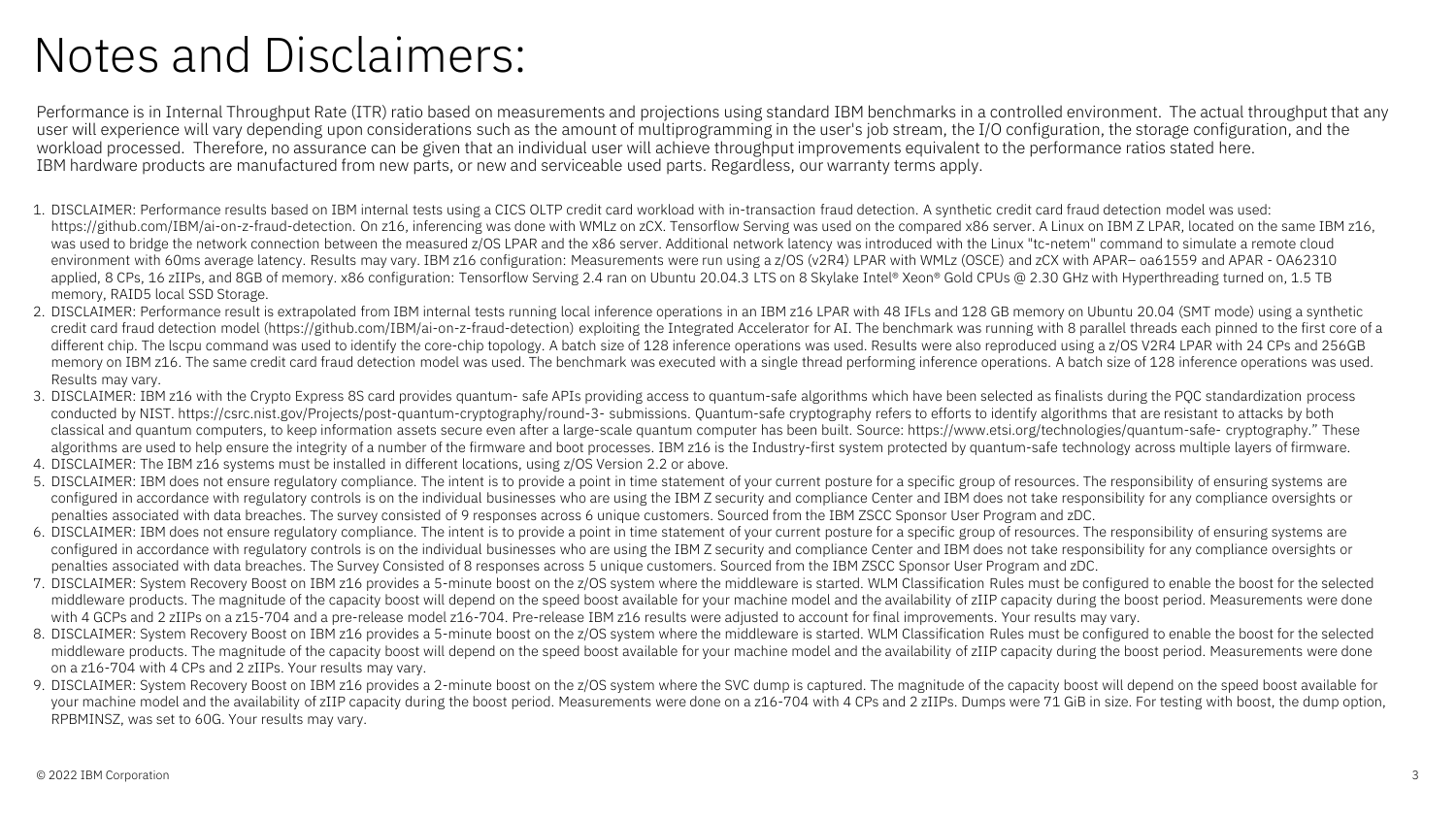### Notes and Disclaimers (Continued):

- 10. Based on comparable IBM z15 study. Disclaimer: The floor space covered by the systems includes doors and covers. The z15 system includes 3 CPC drawers with 108 configurable processor units and one I/O drawer. x86 systems ran at various utilizations according to 15 customer surveys, representing Development, Test, Quality Assurance, and Production levels of utilization and throughput. Workloads tested are a mix of leading databases and application servers, such as WebSphere, Node.js, MongoDB and Db2. Each consolidated workload ran at the same throughput and SLA response time on Z and x86. All x86 systems are 2U form factor, and 21 x86 systems fully populate a standard 42U rack. External storage floor space is not included. z15 performance data was projected from actual z14 performance data by assuming a 10% performance improvement on z15. Compared x86 models are all 2-socket systems containing a mix of the following x86 processor models: 8-core Xeon E5-2667 v4, 12-core Xeon E7-8857 v2, 12-core Xeon E5-2680 v3, 8-core Xeon E5-4650, 8-core Xeon E5-2650, and 14-core Xeon E5-2690 v4. Average annual data center floor space cost is \$221.02 per square foot; average US commercial power rate is \$0.10 per kWh; and Average Power Usage. Effectiveness ratio in Data Centers is 1.67 (67% additional power is required for cooling the data center), according to IBM IT Economics.
- 11. DISCLAIMER: This is an IBM internal study designed to replicate banking OLTP workload usage in the marketplace deployed on OpenShift Container Platform (OCP) 4.9 on IBM z16 using z/VM versus on compared x86 platform using KVM accessing the same PostgreSQL 12 database running in a z16 LPAR. IBM z16 configuration: The PostgreSQL database ran in a LPAR with 12 dedicated IFLs, 128 GB memory, 1TB FlashSystem 900 storage, RHEL 7.7 (SMT mode). The Compute nodes ran on z/VM 7.2 in a LPAR with 8 dedicated IFLs, 188 GB memory, DASD storage, and OSA connection to the PostgreSQL LPAR. The OCP Proxy server ran in an LPAR with 1 IFL, 4 GB memory and RHEL 8.5, x86 configuration: The Compute nodes ran on KVM on RHEL 8.5 on 32 Cascade Lake Intel® Xeon® Gold CPU @ 2.30GHz with Hyperthreading turned on, 192 GB memory, RAID5 local SSD storage, and 10Gbit Ethernet connection to the PostgreSQL LPAR. Both systems are delivering equal throughput. Results may vary.
- 12. Disclaimer: The actual floor space covered by the system includes doors and covers. The "Radiator-cooled with I/O top exit" version of z14 was used for all z14 models. All z14 models have standard front and rear covers. Floor space areas of all z14 models (M01-M05) are identical. Assume annual data center floor space cost is \$221.02 per square foot
- 13. IBM z16 to z15 and z14 performance comparisons are based on internal measurements. Results may vary by customer based on individual workload, configuration and software levels. Visit LSPR website for more details at:<https://www-40.ibm.com/servers/resourcelink/lib03060.nsf/pages/lsprindex>
- 14. DISCLAIMER: Performance result is extrapolated from IBM internal tests running a z/OS CICS-VSAM OLTP workload on IBM z16. The measurement environment consisted of 2 z/OS 2.5 LPARs, each with 6 CPs, and an Integrated Coupling Facility with 4 engines. Both data set encryption and Coupling Facility encryption were enabled. Results may vary.
- 15. DISCLAIMER: Performance result is extrapolated from IBM internal tests running in an IBM z16 LPAR with 24 dedicated IFLs, 560 GB memory and DASD storage the Acme Air microservice benchmark (https://github.com/blueperf/acmeair-mainservice-java) on OpenShift Container Platform (OCP) 4.9 using RHEL 8.4 KVM. On 4 OCP Compute nodes 4 Acme Air instances were running in parallel, each driven remotely from JMeter 5.2.1 with 384 parallel users. The KVM guests with OCP Compute nodes were configured with 12 vCPUs and 64 GB memory each. The KVM guests with OCP Management nodes and OCP Infrastructure nodes were configured with 4 vCPUs and 16 GB memory each. Results may vary.
- 16. DISCLAIMER: Measurements were done with an IBM internal workload generating a representative mix of coupling facility requests on an IBM z16 running two z/OS partitions with 16 GCPs on each partition and coupling facility image(s) with 4 ICFs each running at about 30% utilization. Measured with shared ICA-SR links. The amount of improvement will vary based on workload and configuration.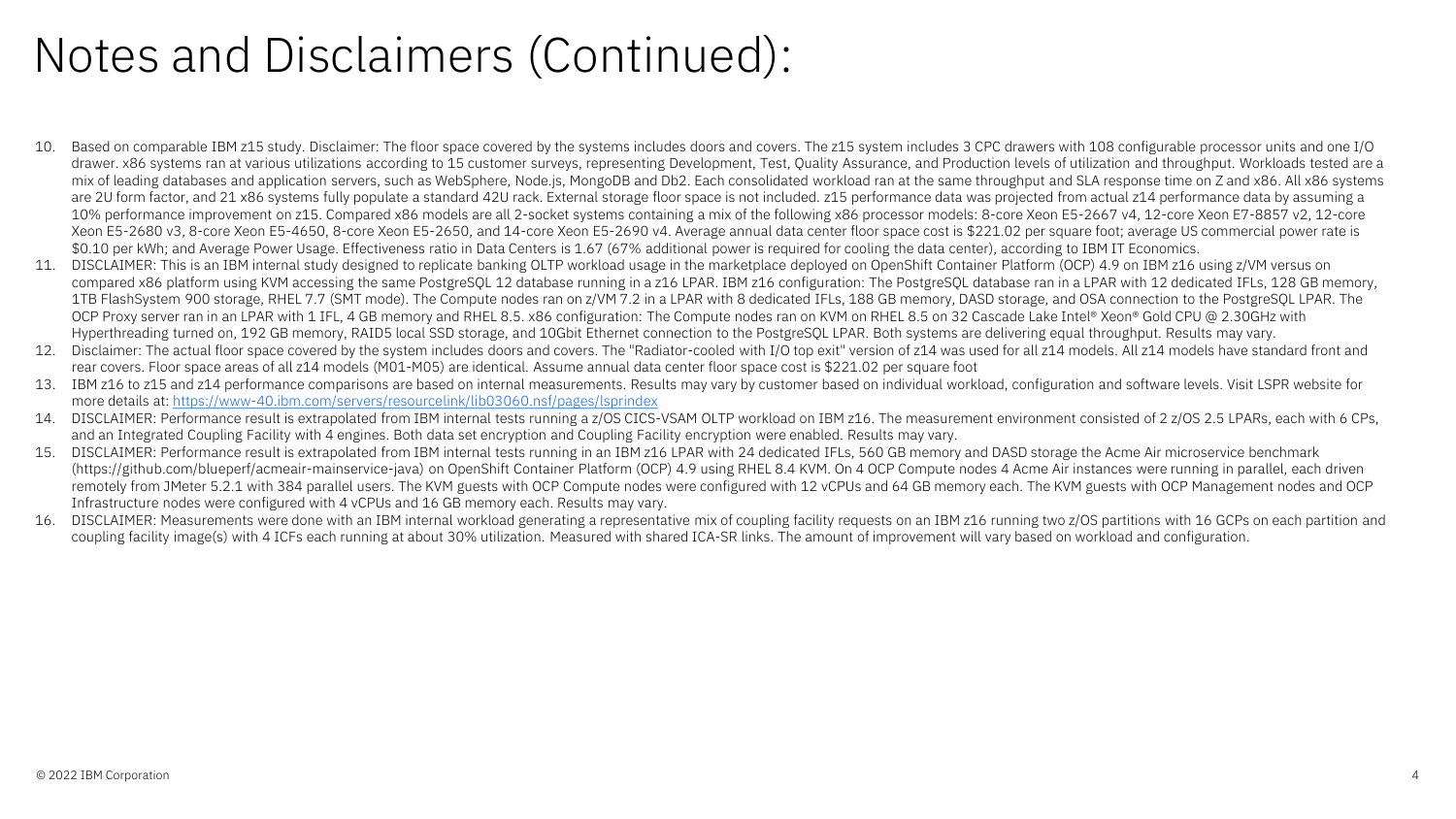#### Trademarks

The following are trademarks of the International Business Machines Corporation in the United States and/or other countries.

| TRM*        | $TRM 7*$       | FICON* | zHyperlink |
|-------------|----------------|--------|------------|
| ibm.com     | <b>IBM z16</b> | $714*$ | $Z/OS^*$   |
| IBM (Logo)* | $Dh2*$         | 715    |            |

\* Registered trademarks of IBM Corporation

Adobe, the Adobe logo, PostScript, and the PostScript logo are either registered trademarks or trademarks of Adobe Systems Incorporated in the United States, and/or other countries.

Cell Broadband Engine is a trademark of Sony Computer Entertainment, Inc. in the United States, other countries, or both and is used under license therefrom.

IT Infrastructure Library is a Registered Trade Mark of AXELOS Limited.

ITIL is a Registered Trade Mark of AXELOS Limited.

Linear Tape-Open, LTO, the LTO Logo, Ultrium, and the Ultrium logo are trademarks of HP, IBM Corp. and Quantum in the U.S. and other countries.

Intel, Intel logo, Intel Inside, Intel Inside logo, Intel Centrino, Intel Centrino logo, Celeron, Intel Xeon, Intel SpeedStep, Itanium, and Pentium are trademarks or registered trademarks of Intel Corporation or its subsid United States and other countries.

The registered trademark Linux® is used pursuant to a sublicense from the Linux Foundation, the exclusive licensee of Linus Torvalds, owner of the mark on a worldwide basis.

Java and all Java-based trademarks and logos are trademarks or registered trademarks of Oracle and/or its affiliates.

Microsoft, Windows, Windows NT, and the Windows logo are trademarks of Microsoft Corporation in the United States, other countries, or both.

OpenStack is a trademark of OpenStack LLC. The OpenStack trademark policy is available on the [OpenStack website.](http://www.openstack.org/brand/openstack-trademark-policy)

Red Hat®, JBoss®, OpenShift®, Fedora®, Hibernate®, Ansible®, CloudForms®, RHCA®, RHCE®, RHCSA®, Ceph®, and Gluster® are trademarks or registered trademarks of Red Hat, Inc. or its subsidiaries in the United States and othe countries.

RStudio®, the RStudio logo and Shiny® are registered trademarks of RStudio, Inc.

UNIX is a registered trademark of The Open Group in the United States and other countries.

VMware, the VMware logo, VMware Cloud Foundation, VMware Cloud Foundation Service, VMware vCenter Server, and VMware vSphere are registered trademarks or trademarks of VMware, Inc. or its subsidiaries in the United States and/or other jurisdictions.

Zowe™, the Zowe™ logo and the Open Mainframe Project™ are trademarks of The Linux Foundation.

Other product and service names might be trademarks of IBM or other companies.

Notes:

Performance is in Internal Throughput Rate (ITR) ratio based on measurements and projections using standard IBM benchmarks in a controlled environment. The actual throughput that any user will experience will vary dependin upon considerations such as the amount of multiprogramming in the user's job stream, the I/O configuration, the storage configuration, and the workload processed. Therefore, no assurance can be given that an individual use achieve throughput improvements equivalent to the performance ratios stated here.

IBM hardware products are manufactured from new parts, or new and serviceable used parts. Regardless, our warranty terms apply.

All customer examples cited or described in this presentation are presented as illustrations of the manner in which some customers have used IBM products and the results they may have achieved. Actual environmental costs a performance characteristics will vary depending on individual customer configurations and conditions.

This publication was produced in the United States. IBM may not offer the products, services or features discussed in this document in other countries, and the information may be subiect to change without notice. Consult y IBM business contact for information on the product or services available in your area.

All statements regarding IBM's future direction and intent are subject to change or withdrawal without notice, and represent goals and objectives only.

Information about non-IBM products is obtained from the manufacturers of those products or their published announcements. IBM has not tested those products and cannot confirm the performance, compatibility, or any other cl related to non-IBM products. Questions on the capabilities of non-IBM products should be addressed to the suppliers of those products.

Prices subject to change without notice. Contact your IBM representative or Business Partner for the most current pricing in your geography.

This information provides only general descriptions of the types and portions of workloads that are eligible for execution on Specialty Engines (e.g, zIIPs, zAAPs, and IFLs) ("SEs"). IBM authorizes customers to use IBM SE execute the processing of Eligible Workloads of specific Programs expressly authorized by IBM as specified in the "Authorized Use Table for IBM Machines" provided at

[www.ibm.com/systems/support/machine\\_warranties/machine\\_code/aut.html](http://www.ibm.com/systems/support/machine_warranties/machine_code/aut.html) ("AUT"). No other workload processing is authorized for execution on an SE. IBM offers SE at a lower price than General Processors/Central Processors because customers are authorized to use SEs only to process certain types and/or amounts of workloads as specified by IBM in the AUT.